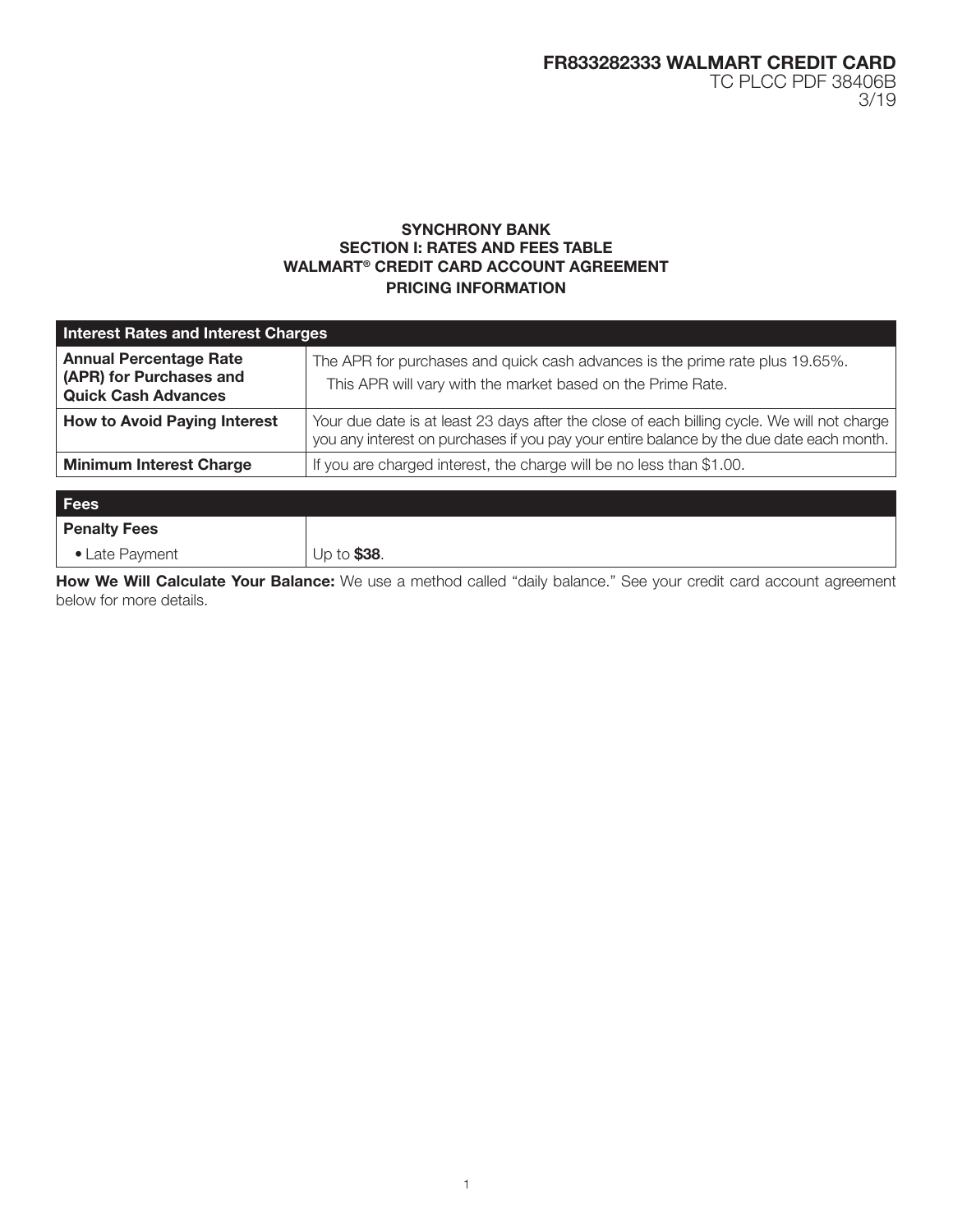# SECTION II: RATES, FEES AND PAYMENT INFORMATION WALMART® CREDIT CARD ACCOUNT AGREEMENT

| <b>How Interest is Calculated</b> |                                                                                                                                                                                                                                                                                                                                                                                                                                                                                                               |
|-----------------------------------|---------------------------------------------------------------------------------------------------------------------------------------------------------------------------------------------------------------------------------------------------------------------------------------------------------------------------------------------------------------------------------------------------------------------------------------------------------------------------------------------------------------|
| <b>Your Interest Rate</b>         | The APR for purchases and quick cash advances is the prime rate plus 19.65%. We use a daily rate to<br>calculate the interest on the balance on your account each day. The daily rate for purchases and quick<br>cash advances is the APR times 1/365. As of February 1, 2019, the daily rate for purchases and quick cash<br>advances was .06891% (APR 25.15%). Interest will be imposed in amounts or at rates not in excess of those<br>permitted by applicable law.                                       |
|                                   | <b>Daily Rates May Vary.</b> The APR and the daily rate on your account vary with the market based on the prime<br>rate. The prime rate for a billing cycle is the highest bank prime loan rate published in The Wall Street Journal<br>in its Money Rates section on the 15th day (or the next business day if the 15th day is not a business day) of<br>the calendar month preceding the first day of the billing cycle.                                                                                    |
|                                   | If the prime rate increases, the daily rate and APR will increase. As a result, interest, your total minimum<br>payment and the number of payments it would take you to pay off your account balance may increase. We<br>apply any change in rates because of a prime rate change to your entire account balance. A change in the<br>prime rate will take effect on the first day of the first billing cycle after the change. We may select a new interest<br>rate index if the prime rate is not available. |
| <b>When We Charge Interest</b>    | We charge interest on your purchases from the date you make the purchase until you pay the purchase in full.<br>See exceptions below.                                                                                                                                                                                                                                                                                                                                                                         |
|                                   | • We will not charge you interest during a billing cycle on any purchases if:                                                                                                                                                                                                                                                                                                                                                                                                                                 |
|                                   | 1. You had no balance at the start of the billing cycle; OR                                                                                                                                                                                                                                                                                                                                                                                                                                                   |
|                                   | 2. You had a balance at the start of the billing cycle and you paid that balance in full by the due date in that<br>billing cycle.                                                                                                                                                                                                                                                                                                                                                                            |
|                                   | • We will credit, as of the start of the billing cycle, any payment you make by the due date that we allocate to<br>purchases if:                                                                                                                                                                                                                                                                                                                                                                             |
|                                   | 1. You had no balance at the start of the previous billing cycle; OR                                                                                                                                                                                                                                                                                                                                                                                                                                          |
|                                   | 2. You had a balance at the start of the previous billing cycle and you paid that balance in full by the due<br>date in the previous billing cycle.                                                                                                                                                                                                                                                                                                                                                           |
| <b>How We Calculate Interest</b>  | We figure the interest charge on your account separately for each balance type. We do this by applying the<br>daily rate to the daily balance for each day in the billing cycle. A separate daily balance is calculated for the<br>following balance types, as applicable: purchases and balances subject to different interest rates, plans or<br>special promotions. See below for how this works.                                                                                                          |
|                                   | 1. How to get the daily balance: We take the starting balance each day, add any new charges and fees, and<br>subtract any payments or credits. This gives us the daily balance. Credit insurance premiums and debt<br>cancellation fees, if any, are not included in the daily balance. Late payment fees are treated as new purchases.                                                                                                                                                                       |
|                                   | 2. How to get the daily interest amount: We multiply each daily balance by the daily rate that applies.                                                                                                                                                                                                                                                                                                                                                                                                       |
|                                   | 3. How to get the starting balance for the next day: We add the daily interest amount in step 2 to the daily<br>balance from step 1.                                                                                                                                                                                                                                                                                                                                                                          |
|                                   | 4. How to get the interest charge for the billing cycle: We add all the daily interest amounts that were<br>charged during the billing cycle.                                                                                                                                                                                                                                                                                                                                                                 |
|                                   | We charge a minimum of \$1.00 of interest in any billing cycle in which you owe interest. This charge is added<br>proportionately to each balance type.                                                                                                                                                                                                                                                                                                                                                       |
| <b>How Fees Work</b>              |                                                                                                                                                                                                                                                                                                                                                                                                                                                                                                               |
| <b>Late Payment Fee</b>           | We will charge this fee if we do not receive the total minimum payment due on your account by 5 p.m. (ET) on<br>the due date. This fee is equal to:                                                                                                                                                                                                                                                                                                                                                           |
|                                   | 1. \$27, if you have paid your total minimum payment due by the due date in each of the prior six billing cycles.                                                                                                                                                                                                                                                                                                                                                                                             |

OR 2. \$38, if you have failed to pay your total minimum payment due by the due date in any one or more of the prior six billing cycles.

The late payment fee will not be more than the total minimum payment that was due.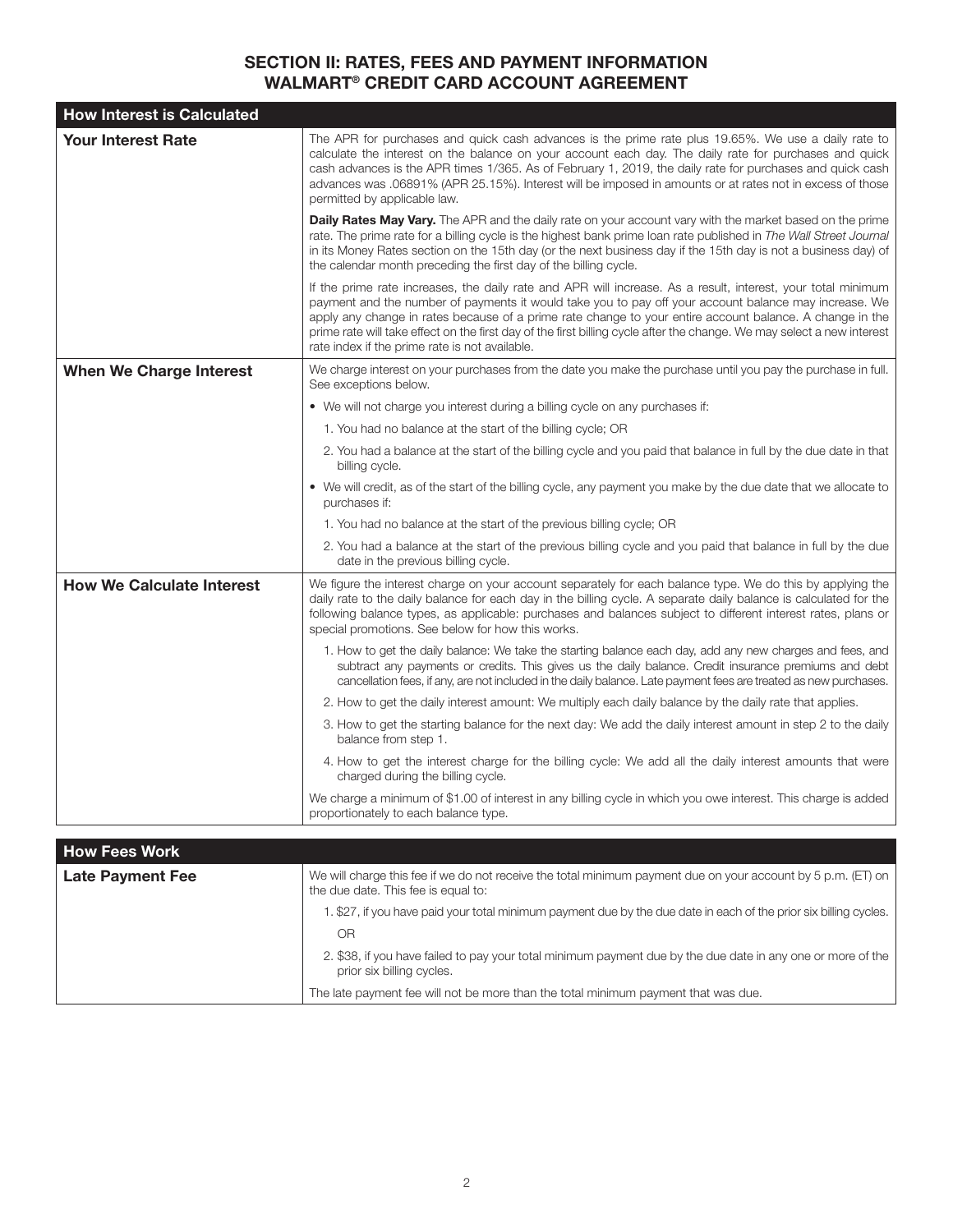### Minimum Payment Calculation

Your total minimum payment is calculated as follows.

The greater of:

1. \$25, or \$35 (which includes any past due amounts) if you have failed to pay the total minimum payment due by the due date in any one or more of the prior six billing cycles.

OR

- 2. The sum of:
	- a. Any past due amounts; PLUS
	- b. 1% of your new balance shown on your billing statement (excluding any balance in connection with a special promotional purchase with a unique payment calculation); PLUS
	- c. Any late payment fees charged in the current billing cycle; PLUS
	- d. All interest charged in the current billing cycle; PLUS
	- e. Any payment due in connection with a special promotional purchase with a unique payment calculation.

We round up to the next highest whole dollar in figuring your total minimum payment. Your total minimum payment will never be more than your new balance.

#### Special Promotional Financing Offer Information

At times, we may offer you special financing promotions for certain transactions ("special promotions"). The terms of the agreement apply to any special promotion. However, any special promotional terms that are different than the terms in the agreement will be explained on promotional advertising or other disclosures provided to you. Below is a description of certain promotions that may be offered:

| • No Interest For 6 Months  | For each promotion, after the promotion ends, the variable Purchase APR that applies to your account when the promotional purchase is made will apply.<br>At the time your account is opened, the variable Purchase APR is 25.15%.<br>Your purchase APR will vary with the market based on the prime rate. |
|-----------------------------|------------------------------------------------------------------------------------------------------------------------------------------------------------------------------------------------------------------------------------------------------------------------------------------------------------|
| • No Interest For 12 Months |                                                                                                                                                                                                                                                                                                            |
| • No Interest For 18 Months |                                                                                                                                                                                                                                                                                                            |
| • No Interest For 24 Months |                                                                                                                                                                                                                                                                                                            |

When you make a qualifying purchase under one of these promotions, no interest will be assessed on the purchase during the promotional period, but minimum monthly payments are required. Regular account terms apply to non-promotional purchases and, after promotion ends, to your promotional purchases. Offers are subject to credit approval. These promotional offers may not be available at all times for all purchases. Please see any special promotion advertising or other disclosures provided to you for the full terms of any special promotion offered. In addition, the special promotions described below may be offered:

| • No Interest if Paid in Full Within 6 Months  | For each promotion, if the promotional balance is not paid in full within the promotional<br>period, interest will be imposed from the date of purchase at the variable Purchase APR that<br>applies to your account when the promotional purchase is made. |
|------------------------------------------------|-------------------------------------------------------------------------------------------------------------------------------------------------------------------------------------------------------------------------------------------------------------|
| • No Interest if Paid in Full Within 12 Months |                                                                                                                                                                                                                                                             |
| • No Interest if Paid in Full Within 18 Months | At the time your account is opened, the variable Purchase APR is 25.15%.                                                                                                                                                                                    |
| • No Interest if Paid in Full Within 24 Months | Your purchase APR will vary with the market based on the prime rate.                                                                                                                                                                                        |

When you make a qualifying purchase under one of these promotions, no interest will be assessed on the purchase if you pay the following (the "promotional balance") in full within the applicable promotional period: (1) the promotional purchase amount, and (2) any related optional credit insurance/debt cancellation charges. If you do not, interest will be assessed on the promotional balance from the date of the purchase. Minimum monthly payments are required. Some or all of the minimum payment based on the promotional balance may be applied to other account balances. Regular account terms apply to non-promotional purchases and, after promotion ends, to promotional purchases. Offers are subject to credit approval. These promotional offers may not be available at all times for all purchases. Please see any special promotion advertising or other disclosures provided to you for the full terms of any special promotion offered.

# SECTION III: STANDARD PROVISIONS WALMART® CREDIT CARD ACCOUNT AGREEMENT

## ABOUT THE CREDIT CARD ACCOUNT AGREEMENT

This Agreement. This is an Agreement between you and Synchrony Bank, 170 Election Road, Suite 125, Draper, UT 84020, for your credit card account shown above. By opening or using your account, you agree to the terms of the entire Agreement. The entire Agreement includes the four sections of this document and the application you submitted to us in connection with the account. These documents replace any other agreement relating to your account that you or we made earlier or at the same time.

Parties To This Agreement. This Agreement applies to each accountholder approved on the account and each of you is responsible for paying the full amount due, no matter which one uses the account. We may treat each of you as one accountholder and may refer to each of you as "you" or "your." Synchrony Bank may be referred to as "we," "us" or "our."

Changes To This Agreement. We may change, add or delete terms of this Agreement, including interest rates, fees and charges.

Special Promotions. The terms of this Agreement apply to any special promotion. However, any special promotional terms that are different than the terms in this Agreement will be explained on promotional advertising or other disclosures provided to you.

## HOW TO USE YOUR ACCOUNT/CARD

Use Of Your Account. You may use your account only for lawful personal, family or household purposes. You may use your account for purchases from Walmart locations. You may use your credit card to obtain cash loans ("quick cash advances") at participating Walmart owned registers (not at registers in leased departments) in Walmart stores. Each quick cash advance must be in increments of \$20.00, up to any limit we may set, and may only be obtained if you are making an approved purchase with your credit card. No more than one quick cash advance may be obtained on your account each day. Except as otherwise expressly provided in the Agreement or any applicable offer, a quick cash advance will be treated as a purchase.

You Promise To Pay. You promise to pay us for all amounts owed to us under this Agreement.

Your Responsibility. Each accountholder will receive a card. You may not allow anyone else to use your account. If you do, or if you ask us to send a card to someone else, you will be responsible for paying for all charges resulting from their transactions.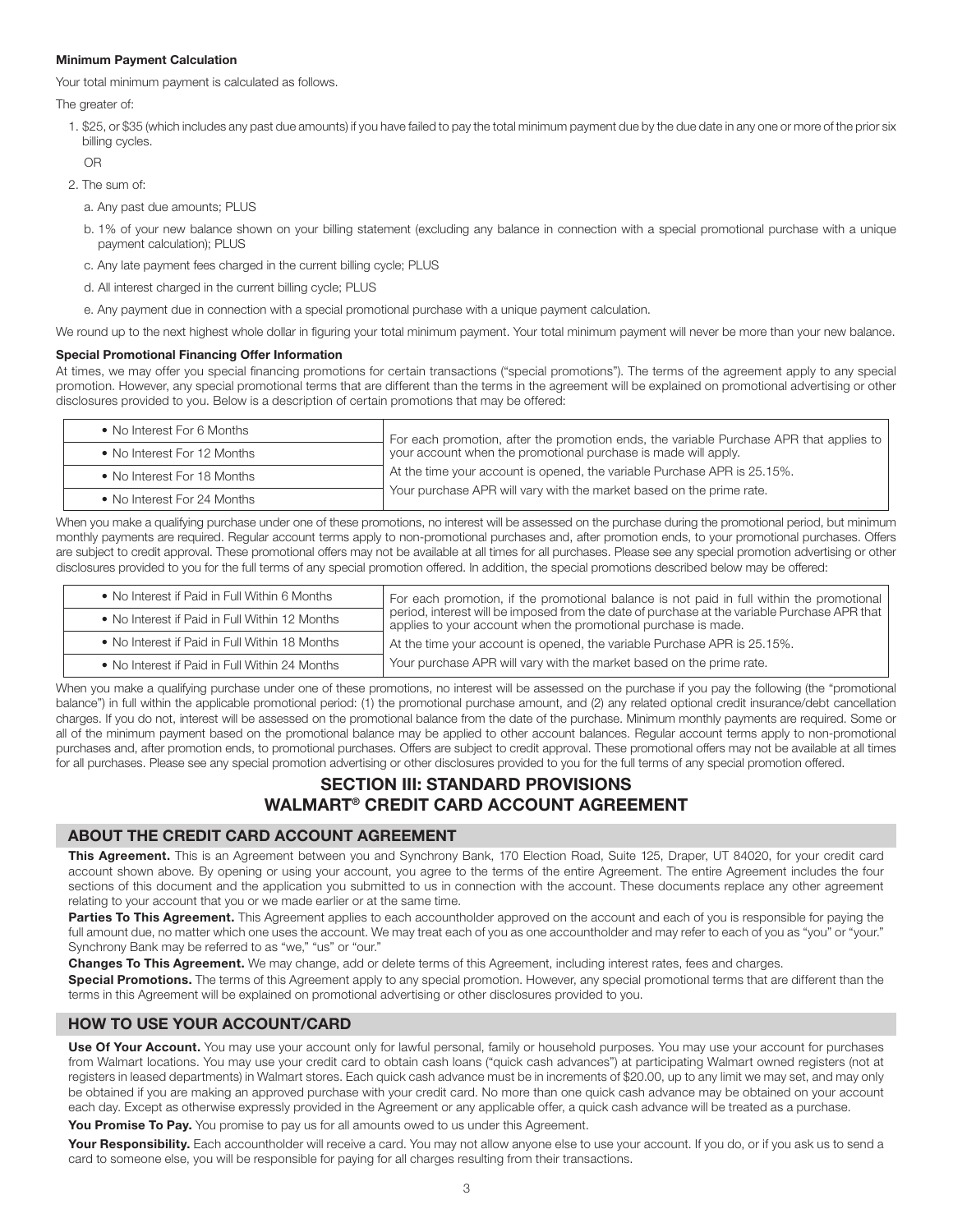Purchase Limits. To prevent fraud, we may limit the number or dollar amount of purchases you can make in any particular amount of time. We also may decline any particular charge on your account for any reason.

Credit Limit. You will be assigned a credit limit and cash advance limit on your account that we may increase or decrease from time to time. If we approve a transaction that makes you go over your credit limit or your cash advance limit, we do not give up any rights under this Agreement and we do not treat it as an increase in either limit.

### HOW AND WHEN TO MAKE PAYMENTS

When Payments Are Due. You must pay at least the total minimum payment due on your account by 5 p.m. (ET) on the due date of each billing cycle. Payments received after 5 p.m. (ET) will be credited as of the next day. You may at any time pay, in whole or in part, the total unpaid balance without any additional charge for prepayment. If you have a balance subject to interest, earlier payment may reduce the amount of interest you will pay. We may delay making credit available on your account in the amount of your payment even though we will credit your payment when we receive it.

Payment Options. You can pay by mail, online or at a Walmart or Sam's Club store. We may allow you to make payments over the phone but we will charge you a fee to make expedited phone payments. Your payment must be made in U.S. dollars by physical or electronic check, money order or a similar instrument from a bank located in the United States.

How To Make A Payment. You must follow the instructions for making payments provided on your billing statement. If you do not, credit of your payment may be delayed up to five days. Your billing statement also explains how information on your check is used.

Payment Allocation. We will apply the required total minimum payment to balances on your account using any method we choose. Any payment you make in excess of the required total minimum payment will be applied to higher APR balances before lower APR balances. Applicable law may require or permit us to apply excess payments in a different manner in certain situations, such as when your account has a certain type of special promotion.

### INFORMATION ABOUT YOU

Using And Sharing Your Information. When you applied for an account, you gave us and Wal-mart Stores, Inc. information about yourself that we could share with each other. Wal-mart Stores, Inc. will use the information in connection with the credit program and for things like creating and updating its records and offering you special benefits. More information about how we use and share information is set forth in the privacy policy for your account.

Address/Phone Change. You represent that any phone number that you provide to us belongs to you and/or that you are authorized to provide that number. You also agree to tell us right away if you change your address or any phone number.

Consent To Communications. You consent to us, as well as any other owner or servicer of your account, contacting you through any channel of communication and for any purpose, as permitted by applicable law. For informational, servicing, fraud, or collection related communications, you agree that we may use the phone numbers that you provide to us to contact your cellular phone or wireless device with text messages, artificial or prerecorded voice calls, and calls made by an automatic telephone dialing system. Text frequency may vary and may be recurring. This consent applies even if you are charged for the call under your plan. You are responsible for any charges that may be billed to you by your communications carrier when we contact you. Message and data rates may vary. We and any carrier are not liable for delayed or undelivered messages. If you have questions, please call the number on the back of your card.

Telephone Monitoring. For quality control, you allow us to listen to and/or record telephone calls between you and us.

### IMPORTANT INFORMATION ABOUT YOUR ACCOUNT

Closing Your Account. You may close your account at any time by sending a letter to the address shown on your billing statement or calling customer service. We may close your account at any time, for any reason. If your account is closed, you must stop using it. You must still pay the full amount you owe and this Agreement will remain in effect until you do.

Collection Costs. If we ask an attorney who is not our salaried employee to collect your account, we may charge you our collection costs. These include court costs and reasonable attorneys' fees.

Credit Bureau Reporting. We may report information about your account to credit bureaus. Late payments, missed payments, or other defaults on your account may be shown in your credit report. Tell us if you think we reported wrong information about you to a credit bureau. Write to us at P.O. Box 965024, Orlando, FL 32896-5024. Tell us what information is wrong and why you think it is wrong. If you have a copy of the credit report that includes the wrong information, send us a copy.

Default. You are in default if you make a late payment, do not follow any other term of this Agreement or become bankrupt or insolvent. If you default or upon your death, we may (a) request payment of the full amount due right away, (b) take legal action to collect the amounts owed, and/or (c) take any other action allowed.

Disputed Amounts. The billing rights summary in section IV of this Agreement describes what to do if you think there is a mistake on your bill. If you send us correspondence about a disputed amount or payment, you must send it to the address for billing inquiries. We do not give up any rights under this Agreement if we accept a payment marked "payment in full" or given with any other conditions or limitations.

Unauthorized Use. If your card is lost, stolen or used without your consent, call us immediately at 1-877-294-7880. You will not be liable for unauthorized use on your account, but you will be responsible for all use by anyone you give your card to or allow to use your account.

## IMPORTANT INFORMATION ABOUT THIS AGREEMENT

Assignment. We may sell, assign or transfer any or all of our rights or duties under this Agreement or your account, including our rights to payments. We do not have to give you prior notice of such action. You may not sell, assign or transfer any of your rights or duties under this Agreement or your account.

Enforceability. If any part of this Agreement is found to be void or unenforceable, all other parts of this Agreement will still apply.

Governing Law. Except as provided in the Resolving a Dispute with Arbitration section, this Agreement and your account are governed by federal law and, to the extent state law applies, the laws of Utah without regard to its conflicts of law principles. This Agreement has been accepted by us in Utah.

Waiver. We may give up some of our rights under this Agreement. If we give up any of our rights in one situation, we do not give up the same right in another situation.